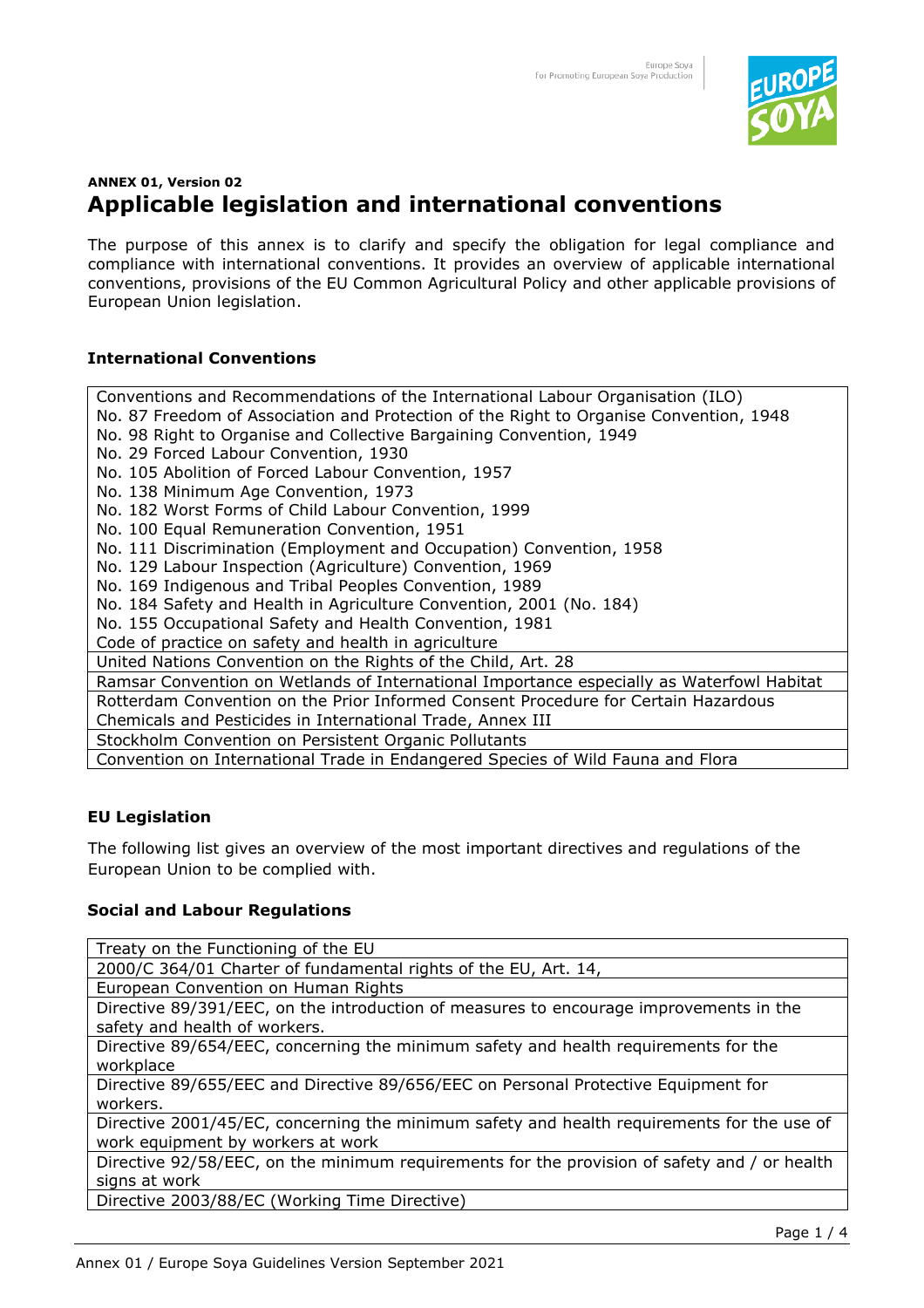

Directive 94/33/EC, on the Protection of Young People at Work

Council Directive 2000/78/EC, on establishing a general framework for equal treatment in employment and occupation

Directive 2006/54/EC, on the implementation of the principle of equal opportunities and equal treatment of men and women in matters of employment and occupation

Directive 2011/36/EU, on preventing and combating trafficking in human beings and protecting its victims.

Directive 91/533/EEC, on an employer's obligation to inform employees of the conditions applicable to the contract or employment relationship.

#### **Food Safety**

Regulation (EC) No 178/2002, on the general principles and requirements of food law, establishing the European Food Safety Authority and laying down procedures in matters of food safety

Regulation (EC) No 852/2004, on the Hygiene of Food-stuffs

Regulation (EC) 2009/41 (GMO Contained Use in Experiments)

Regulation (EC) 2001/18 (Introduction of GMOs)

Regulation (EC) 1829/2003 (Food and Feed)

Regulation (EC) 1830/2003 (Traceability and Labeling)

#### **Environment**

Directive 92/43/EC (Habitat Directive).

Directive 2009/147/EC (Wild Birds)

Decision 1386/2013/EU of the European Parliament and of the council, on a General Union Environment Action Programme to 2020 'Living well, within the limits of our planet Regulation (EU) 1143/2014 (Prevention and management of the introduction and spread of invasive alien species)

Council Directive 2000/29/EC (Protection against the introduction and spread of organisms harmful to plants or plant products)

Directive 2011/92/EU on the assessment of the effects of certain public and private projects on the environment.

Directive 2008/98/EC (Waste Framework Directive)

Directive 2000/60/EC (Water Framework Directive)

Council Directive 80/68/EEC (Protection of Groundwater against pollution with Dangerous Substances)

Directive 2006/118/EC (Groundwater Directive)

Council Directive 91/676/EEC (Nitrate Directive)

Regulation (EG) Nr. 2003/2003 (Approved Fertilizers)

Council Directive 86/278/EEC (Sewage Sludge Directive)

Directive 2009/128/EC, on sustainable Use of Pesticides

Regulation (EC) 1107/2009, on Placing Plant Protection Products on the Market

Directive 2009/127/EC, on Pesticide Application Machinery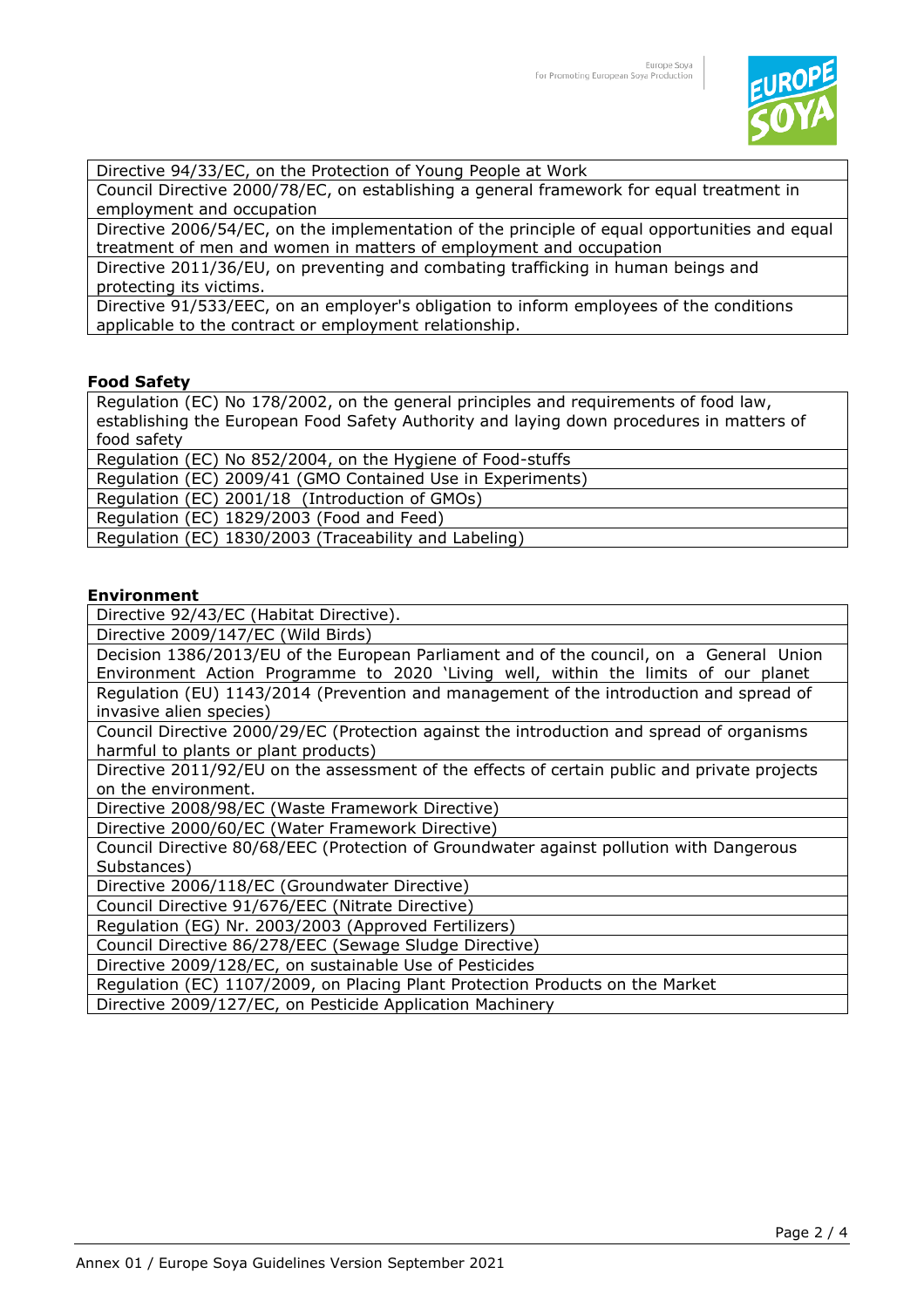

### **Cross Compliance**

The rules for cross compliance, listed in Annex II to Council Regulation (EU) No 1306/2013, relate to the following areas: environment, climate change and good agricultural condition of land; public, animal and plant health; animal welfare. Europe Soya farmers located in the European Union are subject to cross compliance. Areas not relevant for soya are left out (e.g. animal welfare, identification of animals).

| <b>Topic</b>                          | <b>Requirements and Standards</b>                                                                                                                                                                                                                                                                                                                                                                                                                                                                                           |
|---------------------------------------|-----------------------------------------------------------------------------------------------------------------------------------------------------------------------------------------------------------------------------------------------------------------------------------------------------------------------------------------------------------------------------------------------------------------------------------------------------------------------------------------------------------------------------|
| Water (SMR 1)                         | Council Directive 91/676/EEC of 12 December 1991 concerning the<br>protection of waters against pollution caused by nitrates from<br>agricultural sources (OJ L 375, 31.12.1991, p. 1)                                                                                                                                                                                                                                                                                                                                      |
| Biodiversity (SMR 2)                  | Directive 2009/147/EC of the European Parliament and of the Council<br>of 30 November 2009 on the conservation of wild birds (OJ L 20,<br>26.1.2010, p. 7)                                                                                                                                                                                                                                                                                                                                                                  |
| Biodiversity (SMR 3)                  | Council Directive 92/43/EEC of 21 May 1992 on the conservation of<br>natural habitats and of wild flora and fauna (OJ L 206, 22.7.1992, p.<br>7)                                                                                                                                                                                                                                                                                                                                                                            |
| Food safety (SMR 4)                   | Regulation (EC) No 178/2002 of the European Parliament and of the<br>Council of 28 January 2002 laying down the general principles and<br>requirements of food law, establishing the European Food Safety<br>Authority and laying down procedures in matters of food safety (OJ L<br>31, 1.2.2002, p. 1)                                                                                                                                                                                                                    |
| Food safety (SMR 5)                   | Council Directive 96/22/EC of 29 April 1996 concerning the prohibition<br>on the use in stockfarming of certain substances having a hormonal or<br>thyrostatic action and beta-agonists, and repealing Directives<br>81/602/EEC, 88/146/EEC and 88/299/EEC (OJ L 125, 23.5.1996, p. 3)                                                                                                                                                                                                                                      |
| Plant protection<br>products (SMR 10) | Regulation (EC) No 1107/2009 of the European Parliament and of the<br>Council of 21 October 2009 concerning the placing of plant protection<br>products on the market and repealing Council Directives 79/117/EEC<br>and 91/414/EEC (OJ L 309, 24.11.2009, p. 1)                                                                                                                                                                                                                                                            |
| Water (GAEC 1)                        | Establishment of buffer strips along water courses. The GAEC buffer<br>strips must respect, both within and outside vulnerable zones<br>designated pursuant to Article 3(2) of Directive 91/676/EEC, at least<br>the requirements relating to the conditions for land application of<br>fertiliser near water courses, referred to in point A.4 of Annex II to<br>Directive 91/676/EEC to be applied in accordance with the action<br>programmes of Member States established under Article 5(4) of<br>Directive 91/676/EEC |
| Water (GAEC 2)                        | Where use of water for irrigation is subject to authorisation,<br>compliance with authorisation procedures                                                                                                                                                                                                                                                                                                                                                                                                                  |
| Water (GAEC 3)                        | Protection of ground water against pollution: prohibition of direct<br>discharge into groundwater and measures to prevent indirect pollution<br>of groundwater through discharge on the ground and percolation<br>through the soil of dangerous substances, as listed in the Annex to<br>Directive 80/68/EEC in its version in force on the last day of its                                                                                                                                                                 |